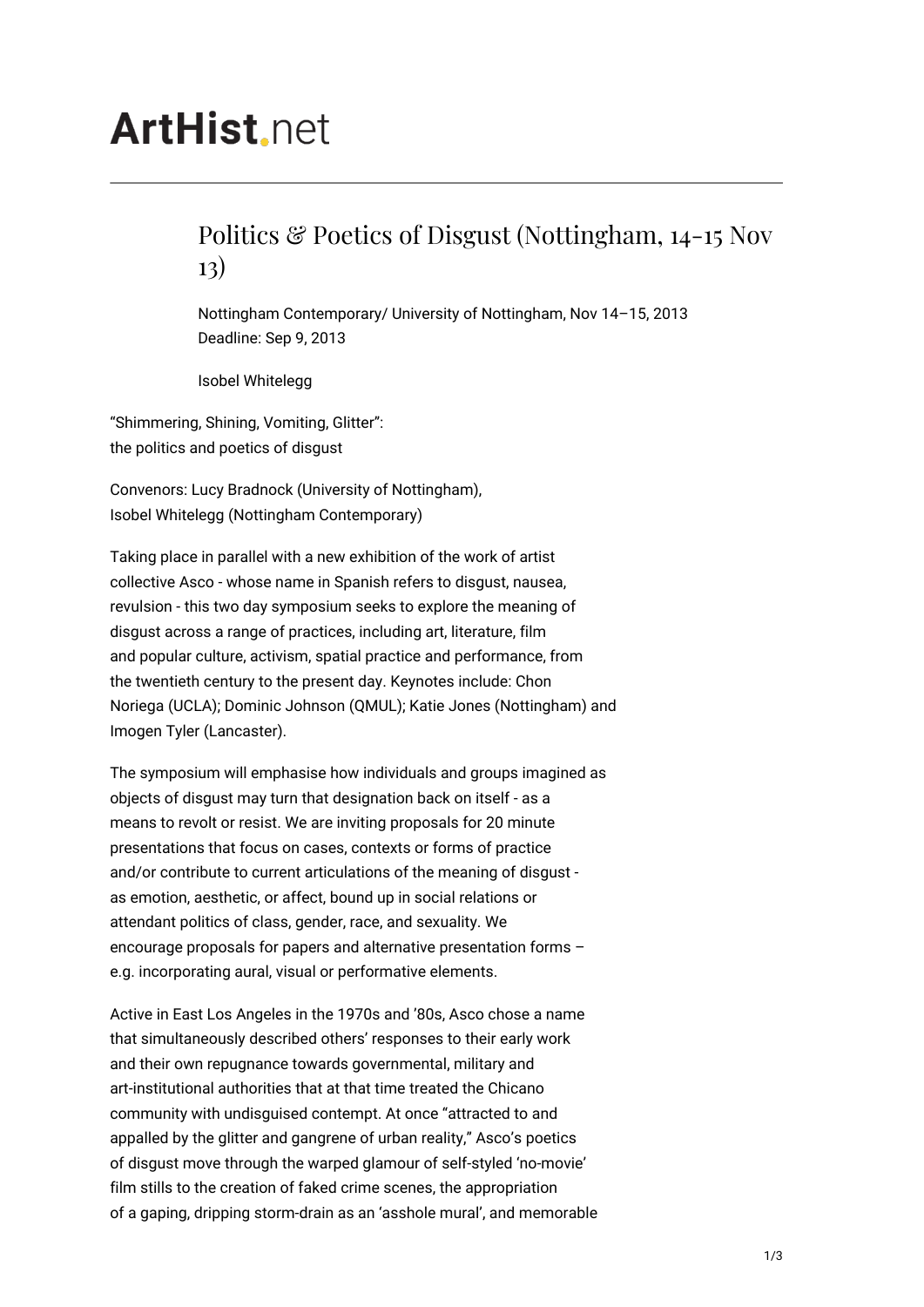#### ArtHist.net

uses of the written word.

The parameters suggested by the poetics and politics of Asco and its context are extended across disciplines and into alternative geographical and historical domains by invited keynotes spanning fields of film, media, drama, performance, literature and sociology. These speakers include:

Chon Noreiga, Professor of Film, Television & Media at UCLA and Director of the UCLA Chicano Studies Research Center, is author of Shot in America: Television, the State, and the Rise of Chicano Cinema (2000) and co-author of Phantom Sightings: Art After the Chicano Movement (2008) and L.A. Xicano (2011).

Dominic Johnson, Senior Lecturer in Drama at QMUL, is author of Glorious Catastrophe: Jack Smith, Performance and Visual Culture (2012) and editor of the forthcoming Critical Live Art: Contemporary Histories of Performance in the UK.

Katie Jones, Lecturer in French at the University of Nottingham, is author of the forthcoming Representing Repulsion: the aesthetics of disgust in post-1990 women's writing in French and German, which focuses on (amongst others) the work of Marie Darrieussecq and Charlotte Roche.

Imogen Tyler, Senior Lecturer in Sociology, Lancaster, is author of Revolting Subjects: Social Abjection & Resistance in Neoliberal Britain (2012) and now editing Immigrant Protest: Politics, Aesthetics, and Everyday Dissent (2014).

Topics may include, but are not limited to:

- Disgust as a political stance or strategy;
- Disgust and theatricality;
- Disgust and glamour, camp, or masquerade;
- Cacophony, disgust, and aural experience;
- Disgust, censorship and the definition of obscenity;
- Disgust as a structuring principle, mode of communication or discourse;
- Theoretical, semiological and sociological models of disgust;
- The linguistics, rhetoric and poetics of disgust.

Please submit a 250-word proposal to IsobelWhitelegg@nottinghamcontemporary.org by Monday September 9 2013 (using 'CFP: Disgust' as your subject line).

We encourage submissions from PhD candidates, practitioners, and academics (from early career to established). Proposals will be